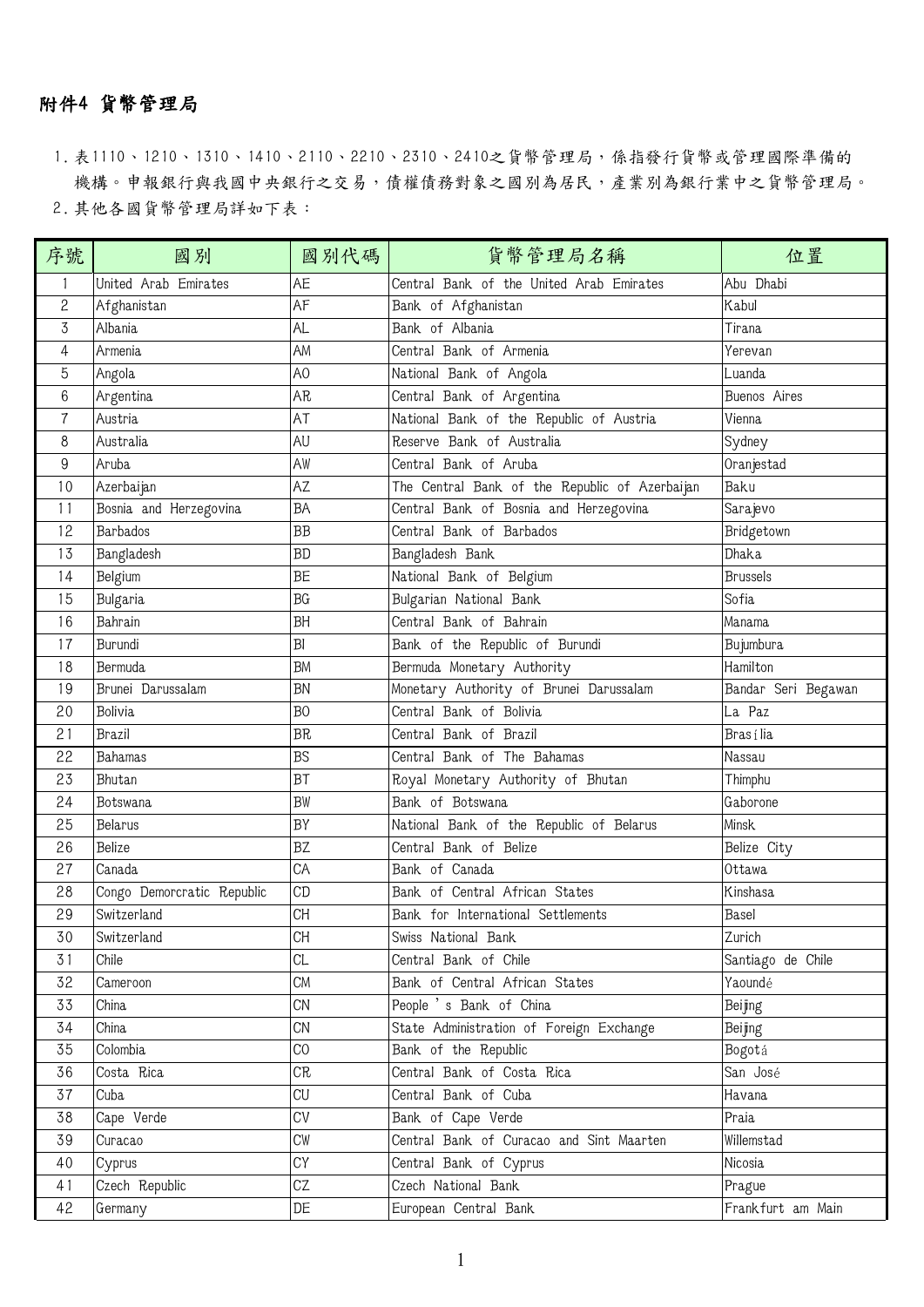| 序號 | 國別                                     | 國別代碼           | 貨幣管理局名稱                                                                                                                                                            | 位置                  |
|----|----------------------------------------|----------------|--------------------------------------------------------------------------------------------------------------------------------------------------------------------|---------------------|
| 43 | Germany                                | DE             | Deutsche Bundesbank                                                                                                                                                | Frankfurt am Main   |
| 44 | Djibouti                               | DJ             | National Bank of Djibouti                                                                                                                                          | Djibouti            |
| 45 | <b>Denmark</b>                         | DK             | Danmarks Nationalbank                                                                                                                                              | Copenhagen          |
| 46 | Dominican Republic                     | D <sub>0</sub> | Central Bank of the Dominican Republic                                                                                                                             | Santo Domingo       |
| 47 | Algeria                                | DZ             | Bank of Algeria                                                                                                                                                    | Algiers             |
| 48 | Ecuador                                | EC             | Central Bank of Ecuador                                                                                                                                            | Quito               |
| 49 | Estonia                                | EE             | Bank of Estonia                                                                                                                                                    | Tallinn             |
| 50 | Egypt                                  | EG             | Central Bank of Egypt                                                                                                                                              | Cairo               |
| 51 | Eritrea                                | ER             | National Bank of Eritrea                                                                                                                                           | Asmara              |
| 52 | Spain                                  | ES             | Bank of Spain                                                                                                                                                      | Madrid              |
| 53 | Ethiopia                               | ET             | National Bank of Ethiopia                                                                                                                                          | Addis Ababa         |
| 54 | Finland                                | FI             | Bank of Finland                                                                                                                                                    | Helsinki            |
| 55 | Fiji                                   | FJ             | Reserve Bank of Fiji                                                                                                                                               | Suva                |
| 56 | France                                 | FR             | Bank of France                                                                                                                                                     | Paris               |
| 57 | United Kingdom                         | $G$ $B$        | Bank of England                                                                                                                                                    | London              |
| 58 | Georgia                                | GE             | National Bank of Georgia                                                                                                                                           | Tbilisi             |
| 59 | Ghana                                  | GH             | Bank of Ghana                                                                                                                                                      | Accra               |
| 60 | Gambia                                 | GM             | Central Bank of The Gambia                                                                                                                                         | Banjul              |
| 61 | Guinea                                 | GN             | Central Bank of the Republic of Guinea                                                                                                                             | Conakry             |
| 62 | Greece                                 | GR             | Bank of Greece                                                                                                                                                     | Athens              |
| 63 | Guatemala                              | $G\top$        | Bank of Guatemala                                                                                                                                                  | Guatemala City      |
| 64 | Guyana                                 | GY             | Bank of Guyana                                                                                                                                                     | Georgetown          |
| 65 | Hong Kong SAR                          | HK             | Hong Kong Monetary Authority                                                                                                                                       | Hong Kong SAR       |
| 66 | Honduras                               | HN             | Central Bank of Honduras                                                                                                                                           | Tegucigalpa         |
| 67 | Croatia                                | <b>HR</b>      | Croatian National Bank                                                                                                                                             | Zagreb              |
| 68 | Haiti                                  | HT             | Bank of the Republic of Haiti                                                                                                                                      | Port-au-Prince      |
| 69 | Hungary                                | HU             | Magyar Nemzeti Bank                                                                                                                                                | Budapest            |
| 70 | Indonesia                              | ID             | Bank Indonesia                                                                                                                                                     | Jakarta             |
| 71 | Ireland                                | IE             | Central Bank of Ireland                                                                                                                                            | Dublin              |
| 72 | Israel                                 | IL             | Bank of Israel                                                                                                                                                     | Jerusalem           |
| 73 | India                                  | IN             | Reserve Bank of India                                                                                                                                              | Mumbai              |
| 74 | Iraq                                   | IQ             | Central Bank of Iraq                                                                                                                                               | Baghdad             |
| 75 | Iran                                   | IR.            | Central Bank of the Islamic Republic of Iran                                                                                                                       | Tehran              |
| 76 | Iceland                                | IS             | Central Bank of Iceland                                                                                                                                            | Reykjavík           |
| 77 | Italy                                  | IT             | Bank of Italy                                                                                                                                                      | Rome                |
| 78 | Jamaica                                | JМ             | Bank of Jamaica                                                                                                                                                    | Kingston            |
| 79 | Jordan                                 | JO             | Central Bank of Jordan                                                                                                                                             | Amman               |
| 80 | Japan                                  | JP             | Bank of Japan                                                                                                                                                      | Tokyo               |
| 81 | Japan                                  | JP             | Ministry of Finance                                                                                                                                                | Tokyo               |
| 82 | Kenya                                  | ΚE             | Central Bank of Kenya                                                                                                                                              | Nairobi             |
| 83 | Kyrgyzstan                             | ΚG             | National Bank of Kyrgyzstan                                                                                                                                        | Bishkek             |
| 84 | Cambodia                               | KΗ             | National Bank of Cambodia                                                                                                                                          | Phnom Penh          |
| 85 | Kiribati                               | ΚI             | Bank of Kiribati                                                                                                                                                   | Tarawa              |
| 86 | Comoros                                | KM             | Central Bank of The Comoros                                                                                                                                        | Moroni              |
| 87 | St. Christopher/St. Kitts<br>and Nevis | KN             | Eastern Caribbean Central Bank (Anguilla, Antigua<br>and Barbuda, Dominica, Grenada, Montserrat, St<br>Kitts and Nevis, St Lucia, StVincent and the<br>Grenadines) | Basseterre, StKitts |
| 88 | North Korea                            | ΚP             | Central Bank of Korea                                                                                                                                              | Pyongyang           |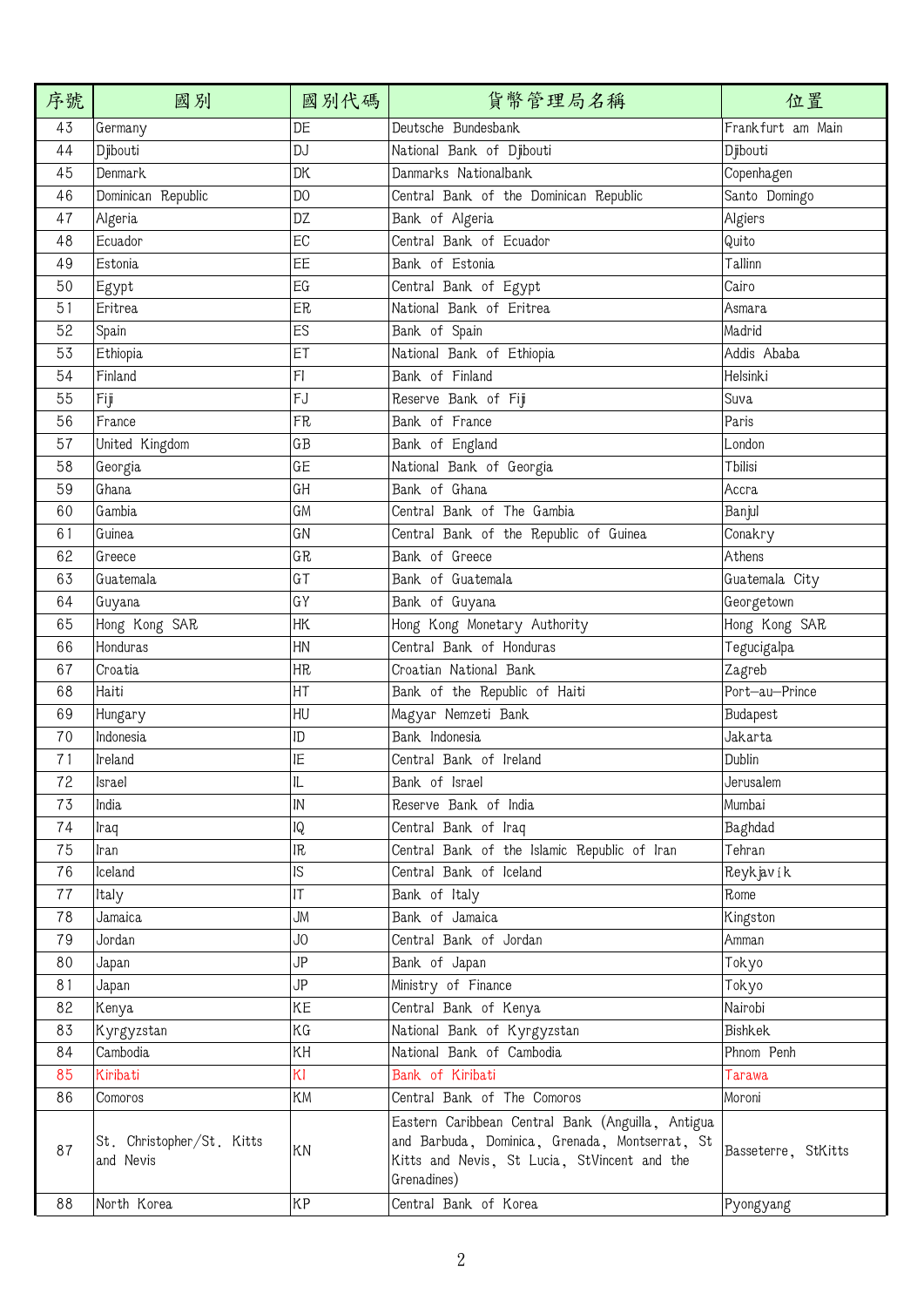| 序號  | 國別               | 國別代碼           | 貨幣管理局名稱                                       | 位置           |
|-----|------------------|----------------|-----------------------------------------------|--------------|
| 89  | South Korea      | <b>KR</b>      | Bank of Korea                                 | Seoul        |
| 90  | Kuwait           | KW             | Central Bank of Kuwait                        | Kuwait       |
| 91  | Cayman Islands   | KΥ             | Cayman Islands Monetary Authority             | Georgetown   |
| 92  | Kazakhstan       | KZ             | National Bank of the Republic of Kazakhstan   | Almaty       |
| 93  | Laos             | LA             | Bank of the Lao People 's Democratic Republic | Vientiane    |
| 94  | Lebanon          | LB             | Central Bank of Lebanon                       | Beirut       |
| 95  | Sri Lanka        | LK             | Central Bank of Sri Lanka                     | Colombo      |
| 96  | Liberia          | <b>LR</b>      | Central Bank of Liberia                       | Monrovia     |
| 97  | Lesotho          | LS             | Central Bank of Lesotho                       | Maseru       |
| 98  | Lithuania        | LT             | Bank of Lithuania                             | Vilnius      |
| 99  | Luxembourg       | LU             | Central Bank of Luxembourg                    | Luxembourg   |
| 100 | Latvia           | LV             | Bank of Latvia                                | Riga         |
| 101 | Libya            | LY             | Central Bank of Libya                         | Tripoli      |
| 102 | Morocco          | MA             | Bank Al-Maghrib (Central Bank of Morocco)     | Rabat        |
| 103 | Moldova          | <b>MD</b>      | National Bank of Moldova                      | Chisinau     |
| 104 | Madagascar       | MG             | Banky Foiben'i Madagasikara                   | Antananarivo |
| 105 | Macedonia, FYR   | <b>MK</b>      | National Bank of the Republic of Macedonia    | Skopje       |
| 106 | Myanmar          | <b>MM</b>      | Central Bank of Myanmar                       | Rangoon      |
| 107 | Mongolia         | <b>MN</b>      | Bank of Mongolia                              | Ulan Bator   |
| 108 | Macao SAR        | M <sub>O</sub> | Monetary Authority of Macao                   | Macao SAR    |
| 109 | Mauritania       | <b>MR</b>      | Central Bank of Mauritania                    | Nouakchott   |
| 110 | Malta            | MT             | Central Bank of Malta                         | Valletta     |
| 111 | Mauritius        | MU             | Bank of Mauritius                             | Port Louis   |
| 112 | Maldives         | MV             | Maldives Monetary Authority                   | Male         |
| 113 | Malawi           | <b>MW</b>      | Reserve Bank of Malawi                        | Lilongwe     |
| 114 | Mexico           | MX             | Bank of Mexico                                | Mexico City  |
| 115 | Malaysia         | MY             | Central Bank of Malaysia                      | Kuala Lumpur |
| 116 | Mozambique       | MZ             | Bank of Mozambique                            | Maputo       |
| 117 | Namibia          | <b>NA</b>      | Bank of Namibia                               | Windhoek     |
| 118 | New Caledonia    | NC             | Institut d ' Emission d ' Outre-Mer           | Nouméa       |
| 119 | Nigeria          | NG             | Central Bank of Nigeria                       | Abuja        |
| 120 | Nicaragua        | N <sub>l</sub> | Central Bank of Nicaragua                     | Managua      |
| 121 | Netherlands      | $\sf NL$       | Netherlands Bank                              | Amsterdam    |
| 122 | Norway           | N <sub>O</sub> | Central Bank of Norway                        | Oslo         |
| 123 | Nepal            | NP             | Central Bank of Nepal (Nepal Rastra Bank)     | Kathmandu    |
| 124 | Nauru            | <b>NR</b>      | Bank of Nauru                                 | <b>Nauru</b> |
| 125 | New Zealand      | ΝZ             | Reserve Bank of New Zealand                   | Wellington   |
| 126 | Oman             | OM             | Central Bank of Oman                          | Ruwi, Muscat |
| 127 | Panama           | PA             | National Bank of Panama                       | Panama       |
| 128 | Peru             | PE             | Central Reserve Bank of Peru                  | Lima         |
| 129 | French Polynesia | PF             | Institut d ' Emission d ' Outre-Mer           | Papeete      |
| 130 | Papua New Guinea | PG             | Bank of Papua New Guinea                      | Port Moresby |
| 131 | Philippines      | PH             | Bangko Sentral ng Pilipinas                   | Manila       |
| 132 | Pakistan         | PK             | State Bank of Pakistan                        | Karachi      |
| 133 | Poland           | PL             | National Bank of Poland                       | Warsaw       |
| 134 | Portugal         | PT             | Bank of Portugal                              | Lisbon       |
| 135 | Paraguay         | PY             | Central Bank of Paraguay                      | Asunción     |
| 136 | Qatar            | QA             | Qatar Central Bank                            | Doha         |
| 137 | Romania          | <b>RO</b>      | National Bank of Romania                      | Bucharest    |